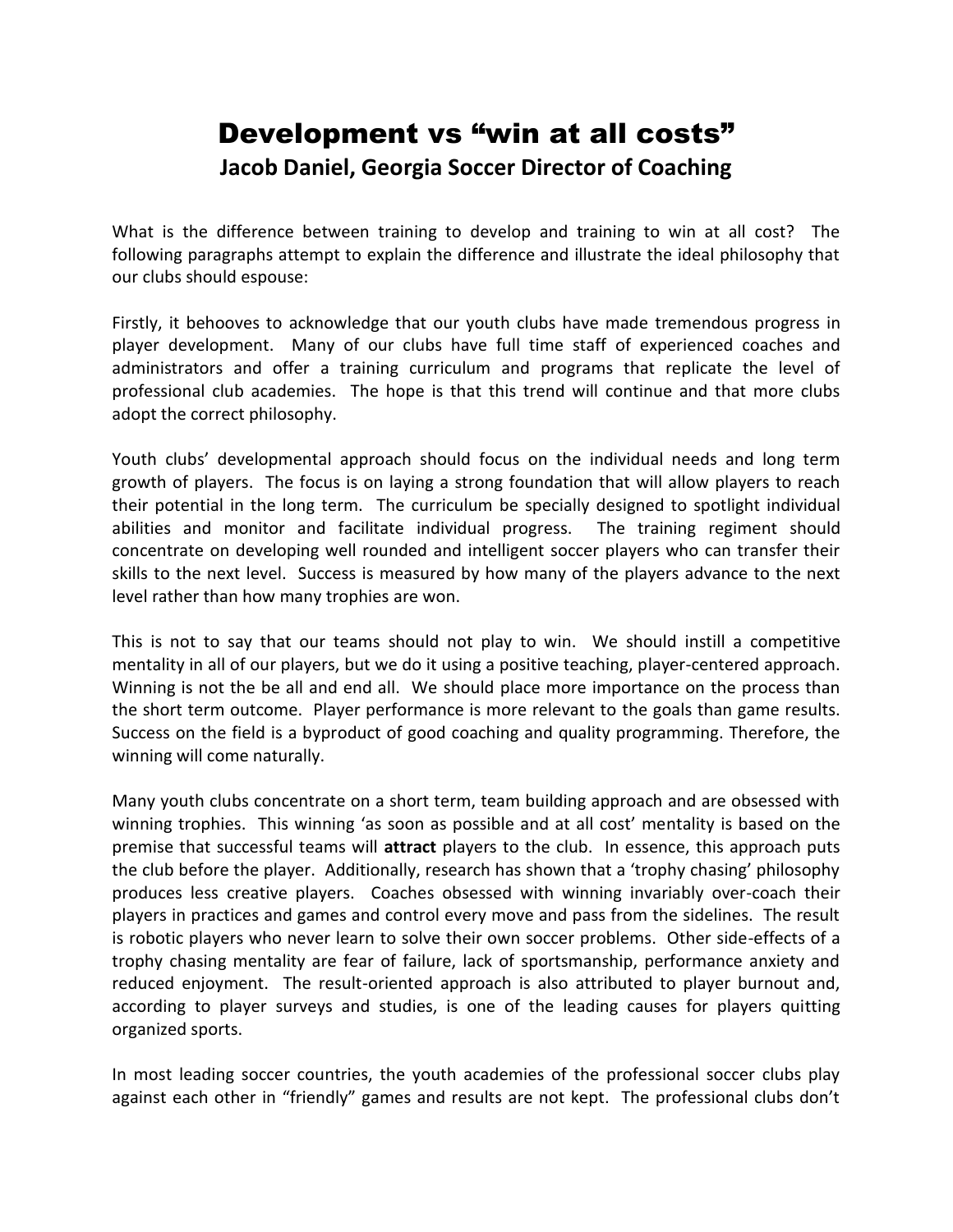care about results at the youth level. They have a long term approach since all they care about is producing players who can play at the professional level when they reach the age of 19 or 20. In England, they used to keep scores in youth soccer until about 15 years ago. Now, their youth academy teams up to the U-16 level have switched to playing friendlies only and there are no standings, relegations, promotions or 'state cup' type of tournaments. The first time they play in a 'national championship' is at the U-18 level.

Countries like Brazil, Argentina and Africa are developing and exporting players to Europe by the thousands. Many people attribute the technical creativity and flair of Brazilian and Argentine players to "street soccer", and although that does contribute to it, the actual soccer schools and academies in those countries also subscribe to a youth philosophy of training and playing friendly games vs playing "official" games and tournaments and playing for results at an early age in general. The top clubs promote, and even demand that players take chances, be creative and express themselves.

Again, even though the players "play to win", that is not the focal point and no standings are kept. This is meant to keep the coaches and players from adopting a "win at all costs" mentality and encourage attractive soccer and attractive, skillful players.

It's this "win at all costs" mentality that is severely stifling the development of players in our country. All of the National coaching staff and "soccer experts" will agree on this important point.

What is proving detrimental to player development in America is not only the 'win at all cost' mentality, but also the sheer number of games we make our players play. In the rest of the world, elite teenage players train 4-5 times per week and only play one game per week. In the USA, the ratio of practices to games is more like 2:1 or, at best, 3:1. Team training and individual training is the key to player development. Sufficient ball touches and problem solving opportunities are missing in our weekly diet of youth soccer. In a typical game, each player on average touches the ball only 20 times per game. Contrast that with hundreds of touches in a single, well structured practice or in a 3v3 pick-up game.

As an illustration, consider the typical weekend schedule of a U-10 or U-12 Academy player in GA. In many clubs and on many weekends, the player would be asked to play 2 games on Saturday and 1 or 2 games on Sunday. The player will do a lot of running, but the grand total of ball contacts for the player on such a weekend would amount to no more than 100 touches. This is not conducive to player development.

A much better way to spend the weekend would be: Player plays 1 game on Saturday morning. Player watches a high level game from Europe/South America on TV in the afternoon (watching soccer is invaluable for player development and cannot be overstated). On Sunday morning, the player goes to the park to work on technique by juggling, dribbling, and hitting the ball against the wall. If possible, Sunday afternoon the player plays pick-up soccer with a couple of his friends. Number of ball contacts: Hundreds, if not thousands.